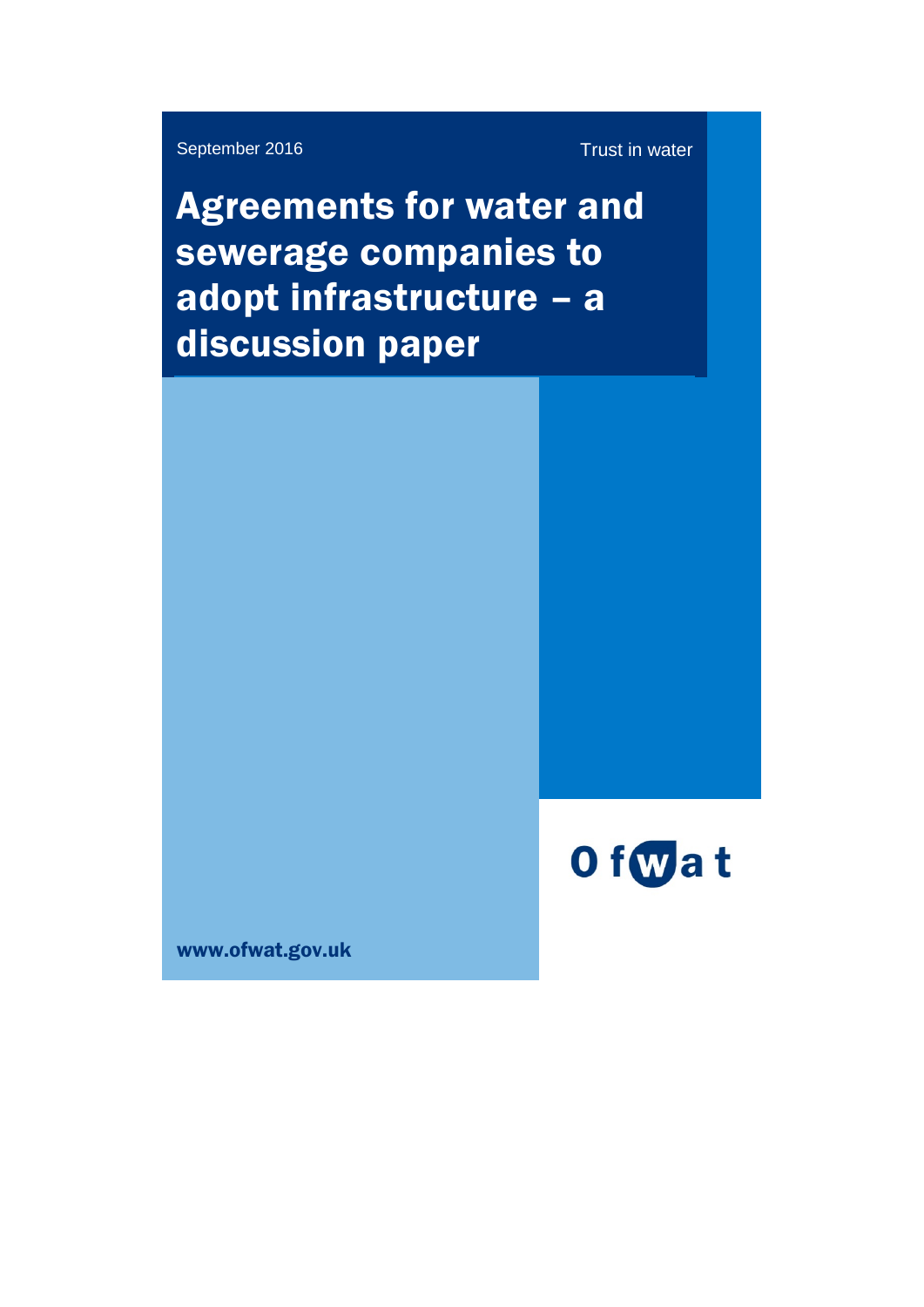## About this document

This paper discusses changes to legislation that will require Ofwat to issue codes with respect to the agreements water and sewerage companies enter into in order to adopt infrastructure for new connections that has been provided by other parties. We are seeking interested parties' views on what they consider the codes should and should not cover and why this is important.

Where a customer (usually a developer) chooses to provide new water or sewerage connections itself, the Water Industry Act 1991 (WIA91) includes provisions by which the customer either must or may transfer ownership of certain infrastructure to the local appointed water or sewerage company by way of an 'adoption agreement'. The Adoption Agreement sets out the terms on which the local appointed water or sewerage company will take on responsibility for the new infrastructure. Following the adoption of the new infrastructure at an agreed date it becomes part of the local appointed water or sewerage company's network and their responsibility to maintain on an on-going basis.

The Water Act 2014 made amendments to the WIA91 that will require Ofwat to issue codes with respect to the agreements water and sewerage companies enter into in order to adopt infrastructure for new connections that has been provided by other parties.

- Section 51A WIA91 deals with agreements for the adoption of water mains and service pipes.
- Section 51CA requires us to issue a code in relation to such agreements.
- Section 104 WIA91 deals with agreements for sewers, drains or sewage disposal works.
- Section 105ZC requires us to issue a code in respect of such agreements.

The provisions requiring us to issue codes have not yet come into effect. For water and sewerage companies operating wholly or mainly in England, it is currently expected that the UK Government will commence the provisions by April 2017, bringing them into effect at a date to be determined after that. The Welsh Government has not yet indicated when it intends bringing these provisions into effect for water and sewerage companies operating wholly or mainly in Wales.

Stakeholders' views will inform our thinking on the development of the codes, alongside other factors such as our [regulatory approach.](http://www.ofwat.gov.uk/about-us/vision/) In due course, we will publish a formal consultation on the proposed codes, ahead of them being finalised and taking effect.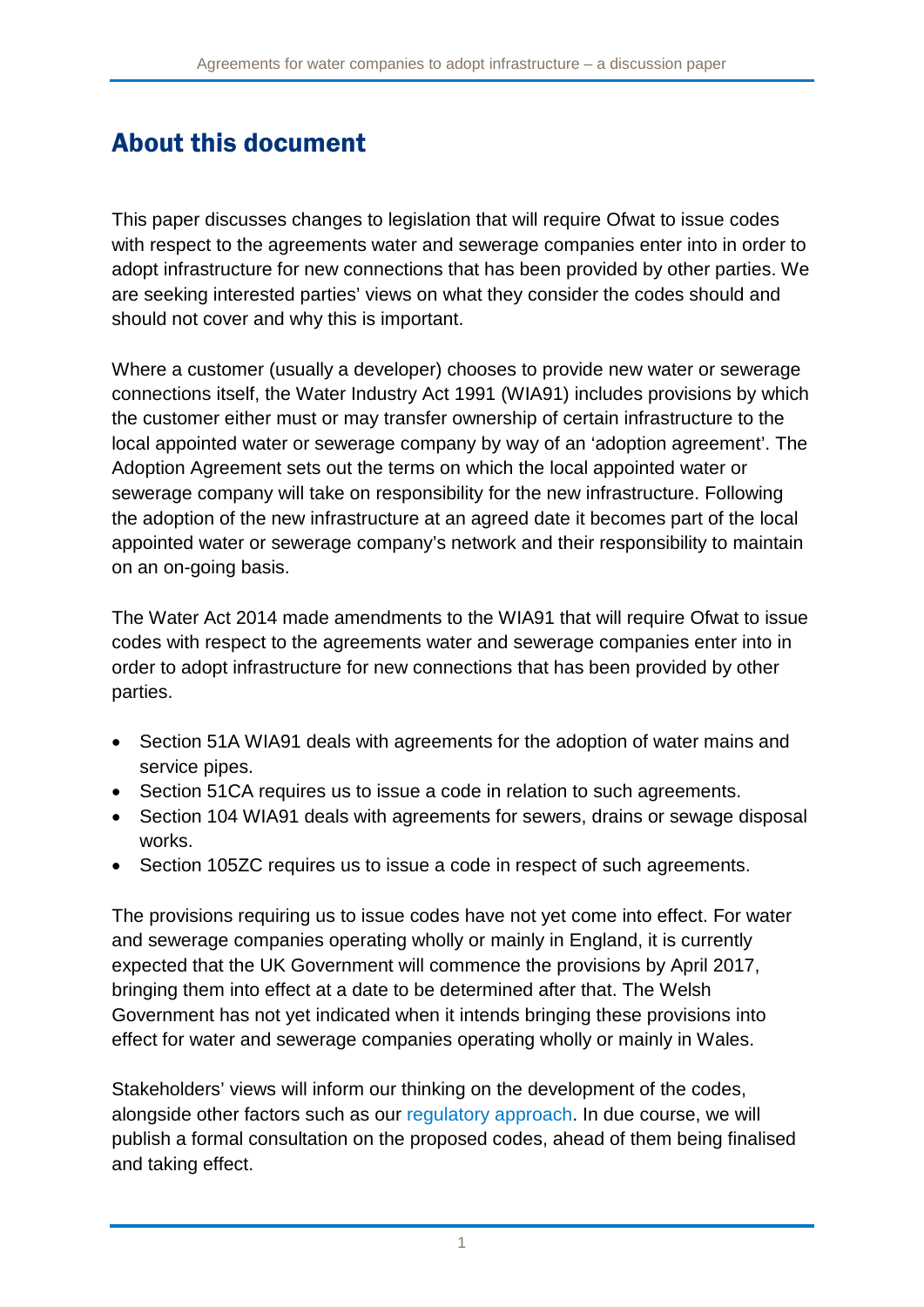We hope that this initial discussion paper will also help to further progress conversations between water and sewerage companies and their developer services customers about what is important to each other under the current arrangements for adoption agreements and why. This is a valuable opportunity to further strengthen this customer relationship and to find ways to continue to improve service delivery for all customers.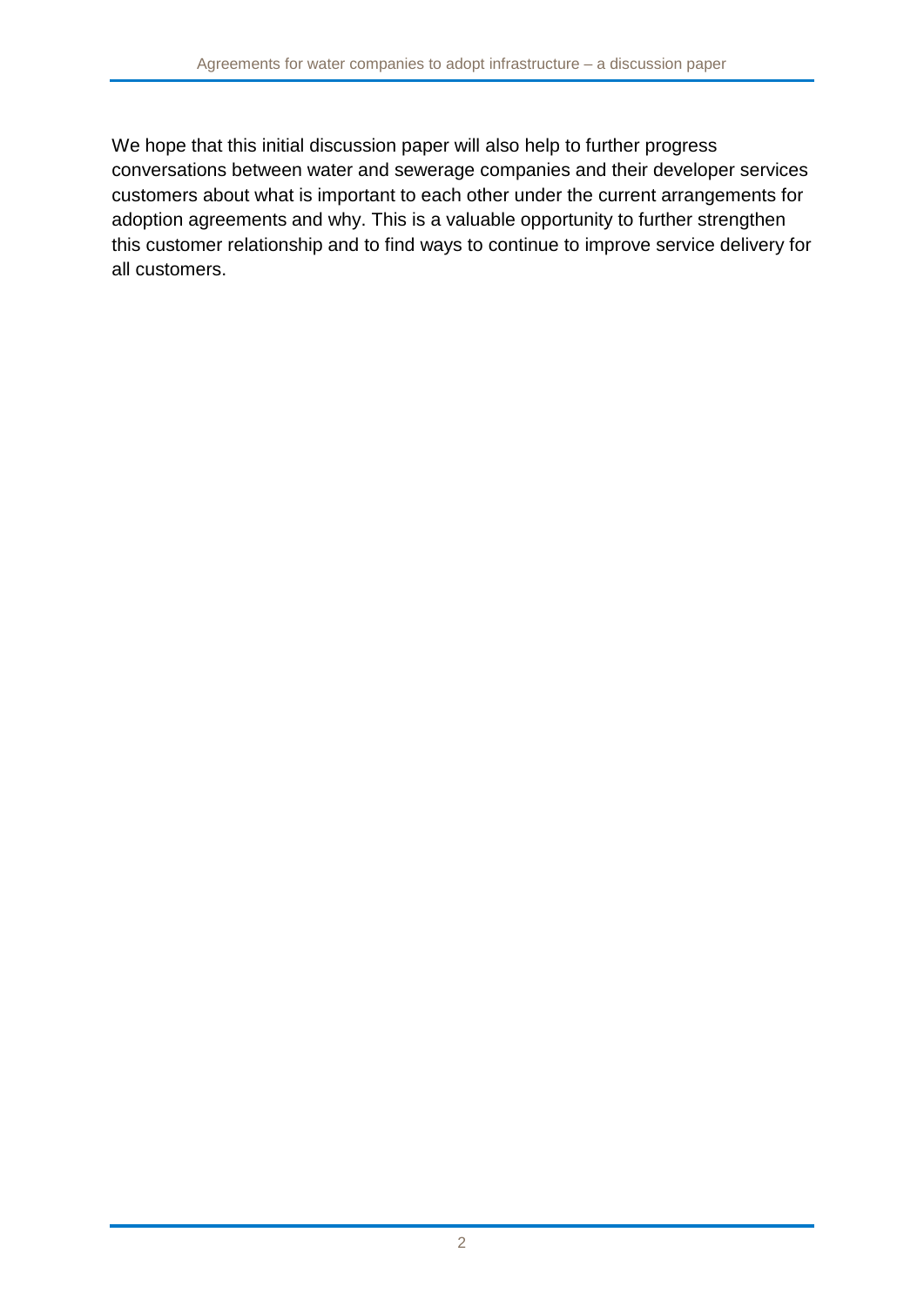# **Contents**

| Responding to this discussion |                       | 4  |
|-------------------------------|-----------------------|----|
| 1.                            | Background            | 5  |
|                               | 2. The Water Act 2014 | 9  |
| 3.                            | Developing the codes  | 14 |
|                               | 4. Next steps         | 19 |
|                               | 5. More information   | 20 |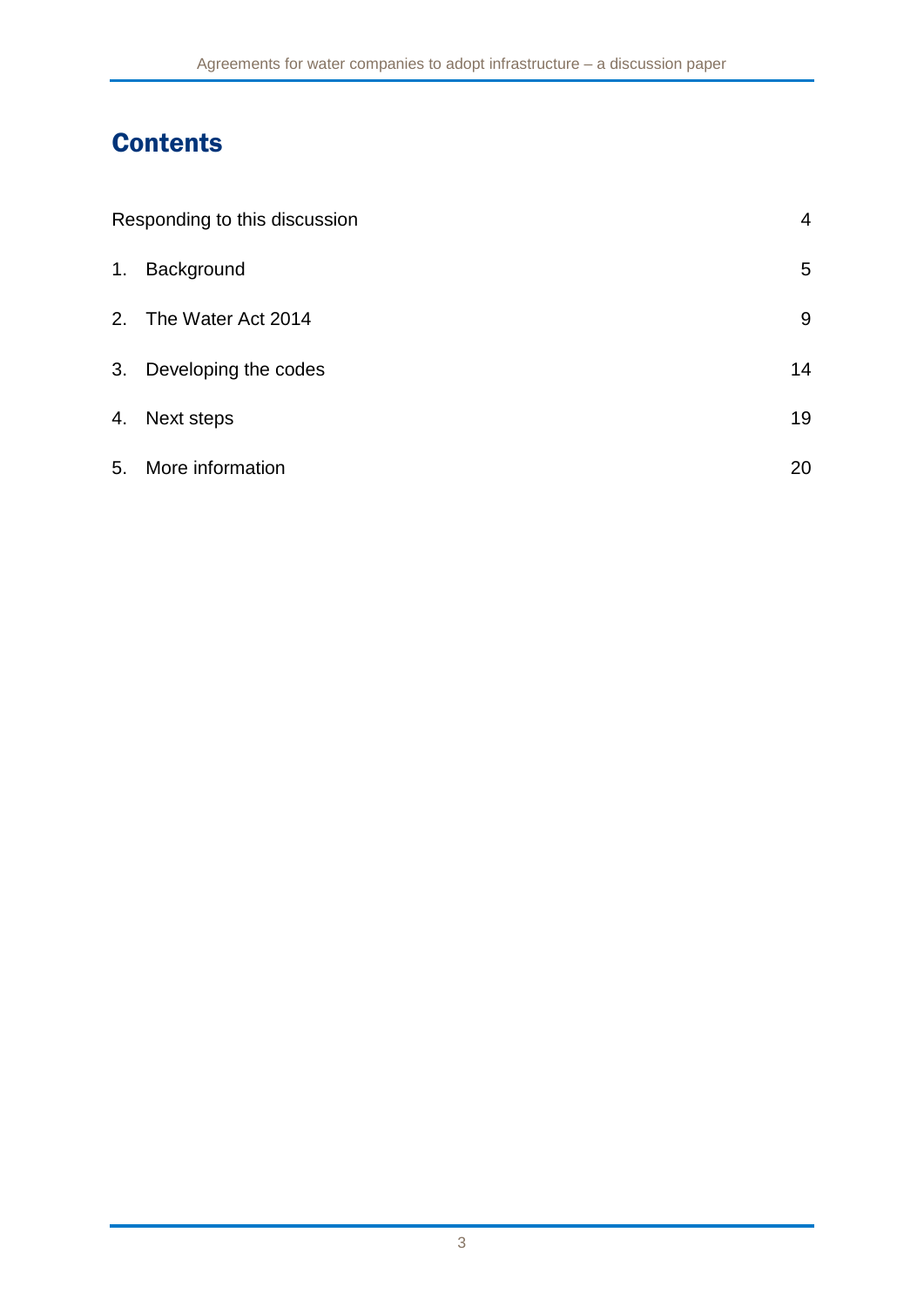## Responding to this discussion

We welcome stakeholders' responses to this discussion paper by 31 October 2016. We would particularly welcome your views in response to the ten questions we have highlighted throughout chapter 3.

#### In submitting your response, please identify:

- which question number(s) your comments are in response to; and
- whether your comments are in relation to adoption agreements for water and/or sewerage infrastructure.

You can email your response to [AdoptionCodes@ofwat.gsi.gov.uk](mailto:AdoptionCodes@ofwat.gsi.gov.uk)

You can also submit your response by post to:

Casework – Adoption Codes Discussion **Ofwat** Centre City Tower 7 Hill Street Birmingham B5 4UA

Information provided in response to this discussion paper, including personal information, may be published or disclosed in accordance with access to information legislation – primarily the Freedom of Information Act 2000 (FoIA), the Data Protection Act 1988 and the Environment Information Regulations 2004.

If you would like the information you provide in your response to be treated as confidential, please be aware that, under the FoIA, there is a statutory 'Code of Practice' with which public authorities must comply and which deals, among other things, with obligations of confidence.

In view of this, it would be helpful if you could explain to us why you regard the information you have provided as confidential. If we receive a request for disclosure of the information we will take full account of your explanation, but we cannot give an assurance that we can maintain confidentiality in all circumstances. An automatic confidentiality disclaimer generated by your IT system or a blanket request for confidentiality will not, in itself, be regarded as binding on Ofwat.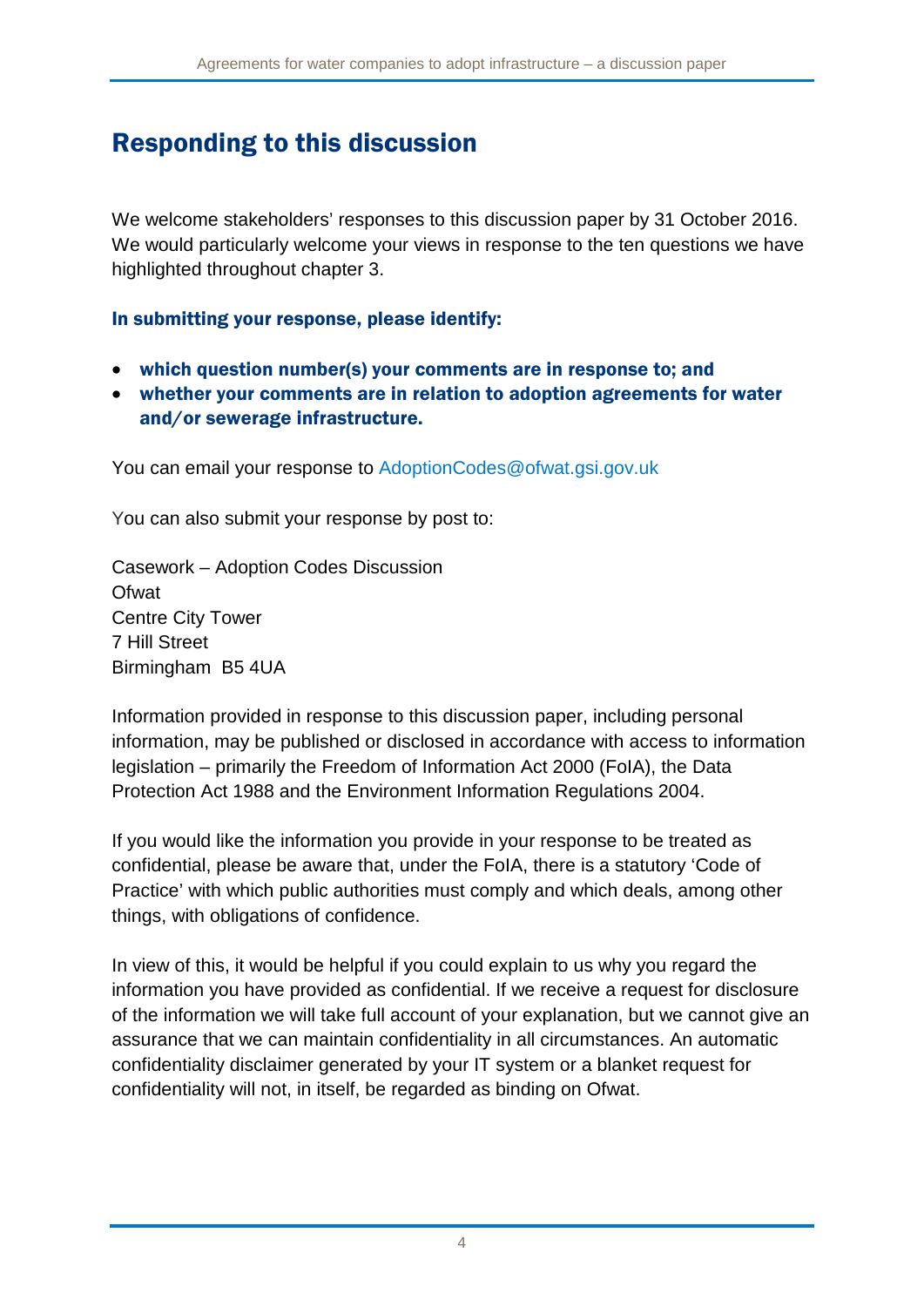# 1. Background

### 1.1 Trust and confidence in water

As the economic regulator for the water sector in England and Wales, our vision for the sector is one where customers and wider society have trust and confidence in vital public water and wastewater services. Amongst other things, this includes trust and confidence in:

- the quality of our drinking water;
- the resilience of our water and wastewater services:
- our wastewater being taken away and treated safely;
- good customer service and fair dealing; and
- an effective and efficient regulatory framework.

To achieve trust and confidence, water companies must listen to their customers and deliver the outcomes they and wider society want. They must also have strong, open and honest relationships across the water cycle supply chain, listening and communicating openly and clearly to build confidence amongst customers and in each other.

As the economic regulator of the water sector in England and Wales, our role is to help the sector build trust and confidence with customers and wider society. This means:

- provoking, challenging and, where appropriate, leading the sector to ensure it has clarity on what customers and society expects;
- seeking assurance that service providers are acting efficiently, on the basis of good information and a good understanding of the responsibilities and relationships they have;
- being ready to step in if service providers fall short;
- using the right tools from our available regulatory toolkit to achieve the best results; and
- acting clearly and predictably.

In implementing our regulatory tools we are moving away from a "one-size-fits-all" approach, whereby we take a very interventionist approach to prescribing in detail what water companies should do. Instead we are increasingly using a frameworkbased approach, that sets out key underlying principles and expectations for what we want water companies to deliver, and encourages water companies to develop strong relationships with their customers to understand and deliver what is important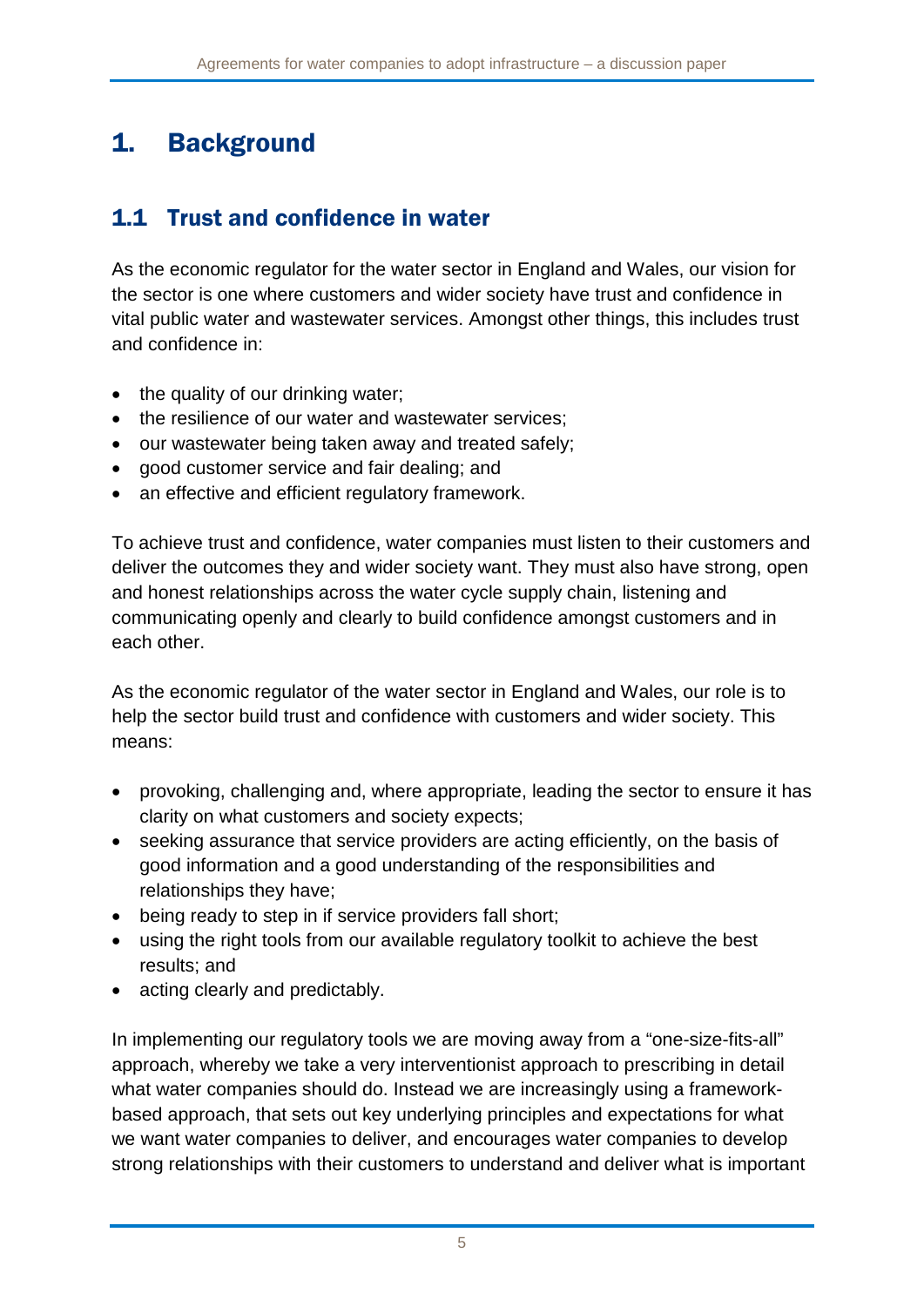for them within this framework. This proportionate approach is risk-based, and therefore still allows for more detailed, targeted intervention where it can be demonstrated that this is required to protect the interests of customers. The flexibility of this model allows for innovation, recognising that there can be different ways to deliver the same outcome for customers.

## 1.2 Adoption Agreements

<u>.</u>

Providing new water connections is currently one of only a few areas of the sector where customers in England and Wales can, for certain services, choose their service provider or provide the service themselves, rather than having to buy the service from the local appointed water or sewerage company.

Where customers (usually developers) choose to use an alternative provider for the provision of water connections to supply water for domestic purposes (i.e. appoint a suitably accredited self-lay organisation to provide new service connections and/or water mains), this infrastructure must be adopted by the local appointed water company before it is able to provide a water supply through it. Under section 51A WIA91 a water company may agree with any person constructing or proposing to construct a water main or service pipe, that, if the main / pipe is constructed in accordance with the terms of the agreement, the water company will take on responsibility for ("adopt") the pipework at a specified date.

The adoption of new sewerage connections is currently approached differently in England and Wales. Customers (usually developers) of sewerage companies operating wholly or mainly in England can provide their own sewerage infrastructure (both sewers and pumping stations) and choose whether to ask the local appointed sewerage company to adopt these. Customers of sewerage companies operating wholly or mainly in Wales, can provide their own sewerage infrastructure, but all new lateral drains and sewers that connect to a public sewer must be adopted by the local appointed sewerage company<sup>[1](#page-6-0)</sup>. In both England and Wales section 104 WIA91 enables a sewerage company to agree with any person constructing or proposing to construct sewers, drains and/or sewage disposal works, that if they are constructed

<span id="page-6-0"></span><sup>&</sup>lt;sup>11</sup> This is because the Welsh Government has brought into force section 42 of the Flood and Water Management Act 2010 which requires mandatory sewer adoption for all new lateral drains and public sewers that connect to a public sewer. Section 42 has not yet been brought into force in England.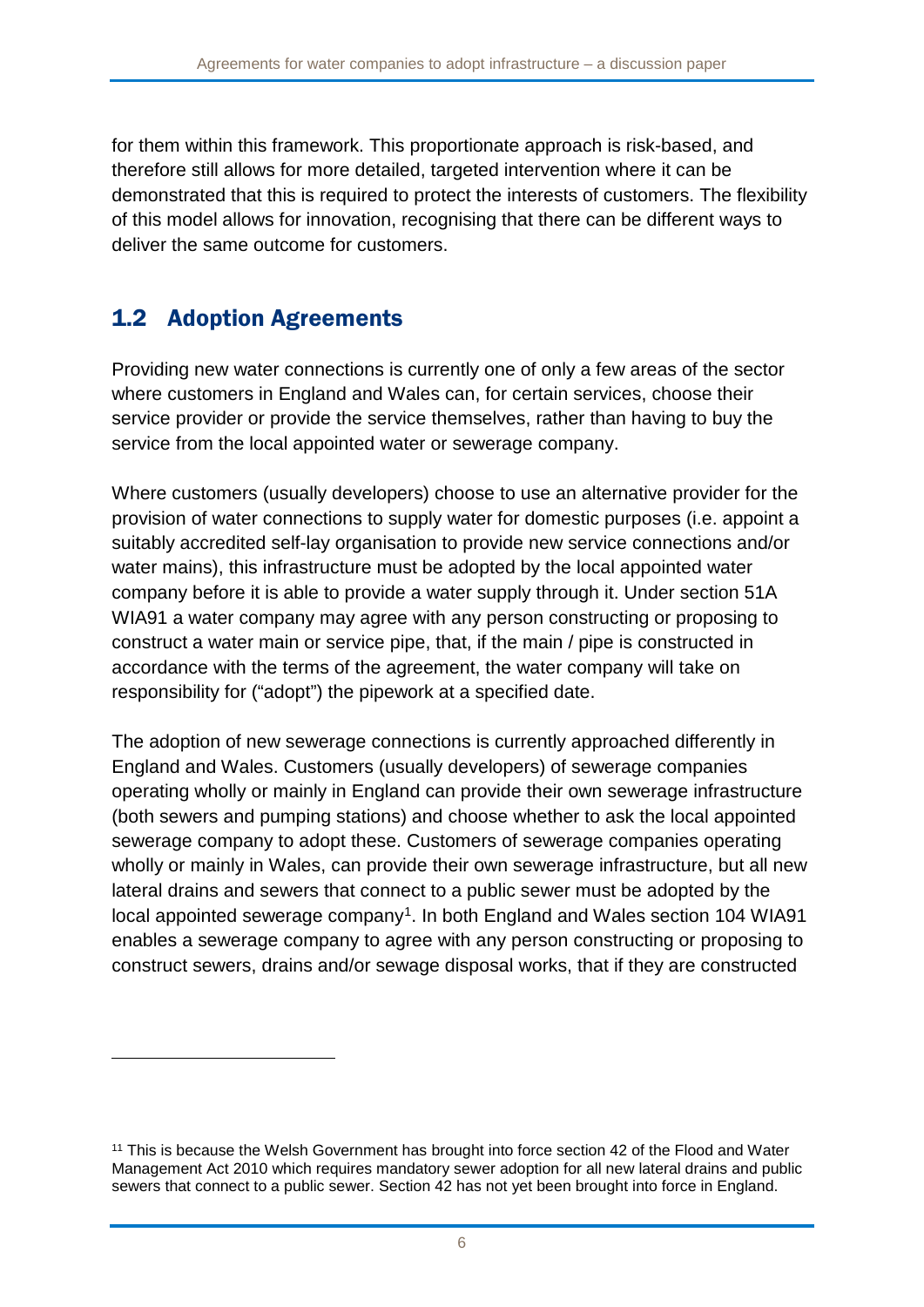in line with the terms of the agreement, the sewerage company will take on responsibility for them at a specified date.

The exception to the above scenarios is when the customer chooses to have the new connections infrastructure provided by a [new appointee.](http://www.ofwat.gov.uk/developers/choosing-a-supplier/) In these circumstances the new infrastructure is not adopted by the original local appointed water or sewerage company. The new appointee will retain ownership of the new infrastructure and provide the development's water and/or sewerage services on an on-going basis as the new local appointed company. Once appointed the new appointee with become the local appointed water or sewerage company and be subject to the same statutory provisions regarding the provision and/or adoption of new connections infrastructure set out above.

## 1.3 A fair and efficient market for all customers

As customers, developers can benefit from the choice that these markets offer. It lets them choose a service provider that best suits their needs, and can act as a driver for more customer-focused, efficient and innovative services.

While customers have a choice in who provides the new connections, if they are required or wish to have the new infrastructure adopted under the provisions of the WIA91, it is only the local appointed water or sewerage company that can legally adopt it. Therefore in order to exercise their choice in the markets for new water and sewerage connections, the customer remains reliant on some non-contestable services from the water or sewerage undertaker. Such services include:

- applying for and agreeing the terms of an adoption agreement; and
- gaining the water or sewerage company's approval for the works provided by the alternative provider so that the final adoption can take place.

The timely, efficient and fair delivery of these non-contestable services by the water or sewerage company is key to the customer's ability to fully benefit from having a choice in its provider of the new connections. It is also an important factor in the developer and/or alternative provider being able to successfully deliver its own business and in enabling housing growth.

In addition, the non-contestable services that a water or sewerage company provides in relation to adoption agreements is vital to its ability to provide effective and efficient services to the customers it supplies through its network. This includes both the new customers the new connections will serve and existing customers already being supplied by the network. This is because the terms of adoption agreements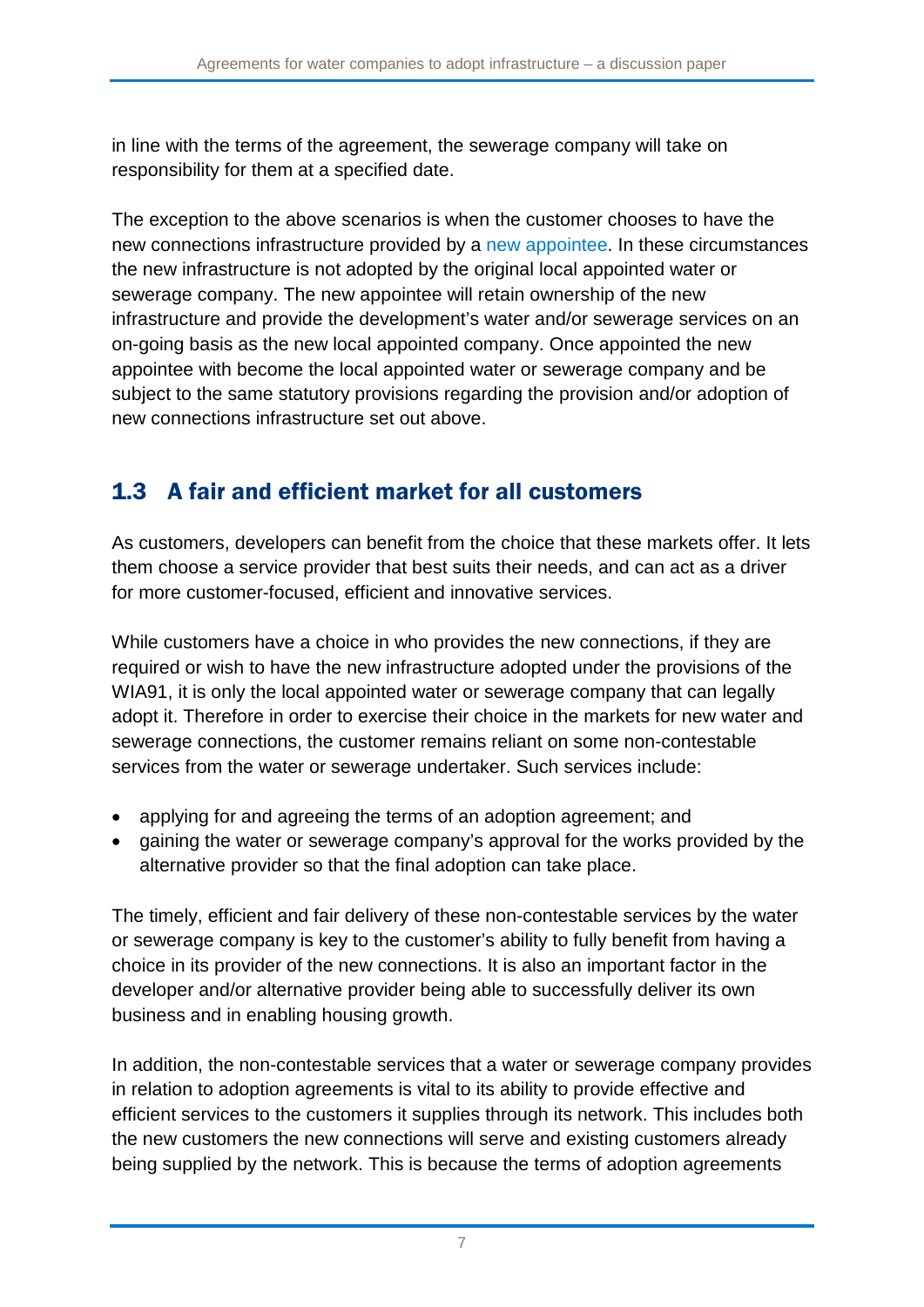can play a fundamental role in ensuring that any new infrastructure adopted by the water or sewerage company is safe and fit for purpose. This enables the water or sewerage company to fulfil its statutory obligations in relation to the security of supply and quality of water and sewerage services. Appropriate handling of adoption agreements also ensures customers (both developers and bill payers) are not paying for unnecessary costs of over burdensome administration or remedial works to address defects in the adopted infrastructure.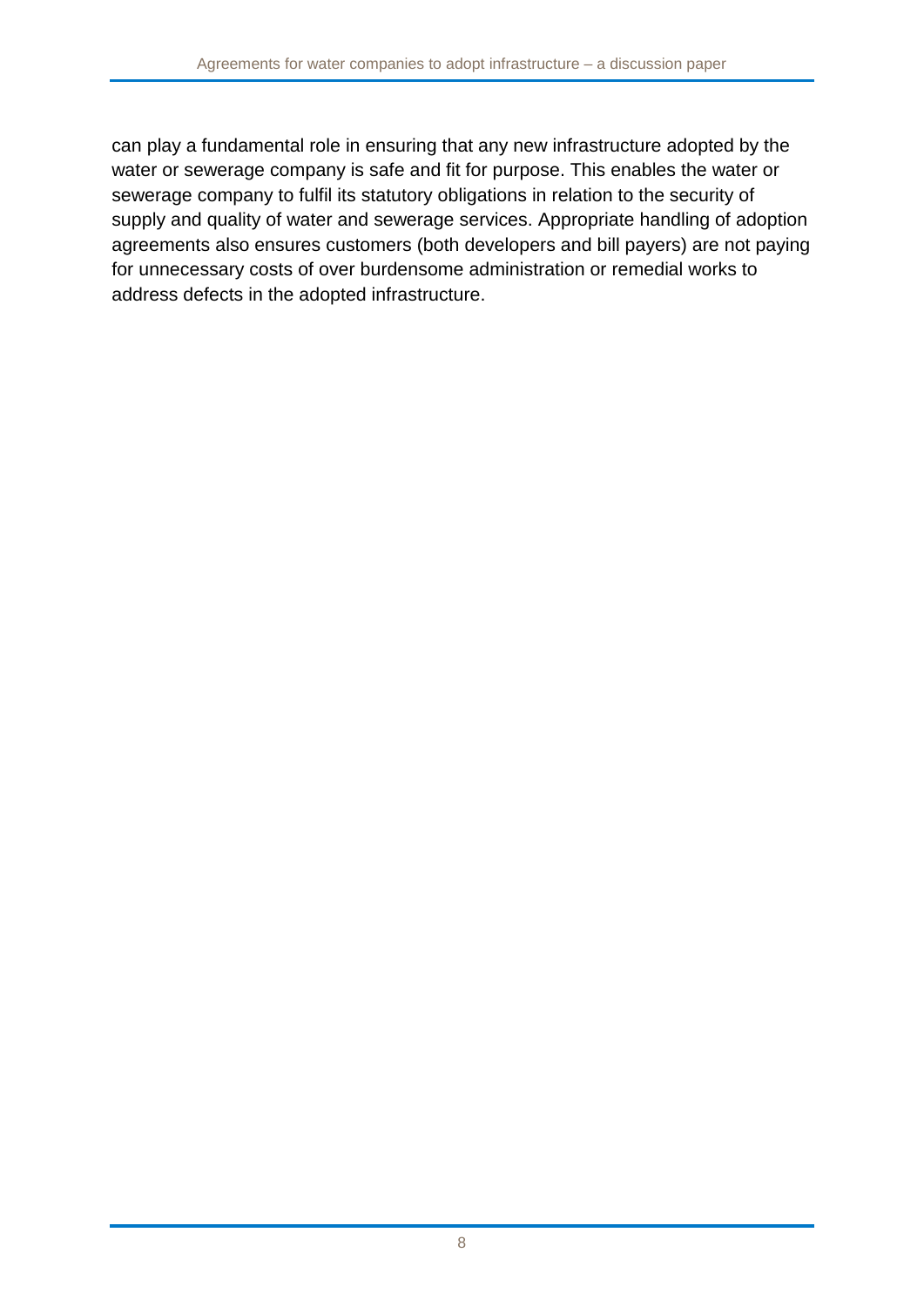# 2. The Water Act 2014

#### 2.1 Changes the Water Act 2014 makes in relation to adoption agreements

The Water Act 2014 amended sections of the WIA91 by replacing some of the existing provisions and introducing some new provisions. Some of these changes have already come into effect and some have not.

In relation to the adoption of water mains or service pipes, section 10 of the Water Act 2014 amends section 51A WIA91. It also replaces sections 51B (appeals with respect to adoption) and section 51C (financial conditions of compliance) of the WIA91, which apply when a person refers a dispute to Ofwat for determination. These sections will be replaced (or have been replaced) with:

- section 51B (adoption at a future date: orders by Authority);
- section 51C (variation and termination of section 51A agreements);
- section 51CA (codes in respect of section 51A agreements);
- section 51CB (codes under section 51CA: procedure);
- section 51CC (codes under section 51CA: minor or urgent revisions);
- section 51CD (rules about charges in connections with a section 51A agreement);
- section 51CE (rules under section 51CD: procedure);
- section 51CF (rules under section 51CD: minor or urgent revisions); and
- section 51CG (rules under section 51CD: guidance)<sup>2</sup>.

In relation to the adoption of sewers, drains or sewage disposal works section 11 of the Water Act 2014 amends section 104 WIA91. It also inserts the following sections after the current section 105 (appeals with respect to adoption):

- section 105ZA (adoption at a future date: orders by Authority);
- section 105ZB (variation and termination of section 104 agreements);
- section 105ZC (codes in respect of section 104 agreements);
- section 105ZD (codes under section 105ZC: procedure);

-

• section 105ZE (codes under section 105ZC: minor or urgent revisions);

<span id="page-9-0"></span><sup>2</sup> The new sections 51CD; 51CE; 51CF and most of 51CG came into effect on 18 December 2015.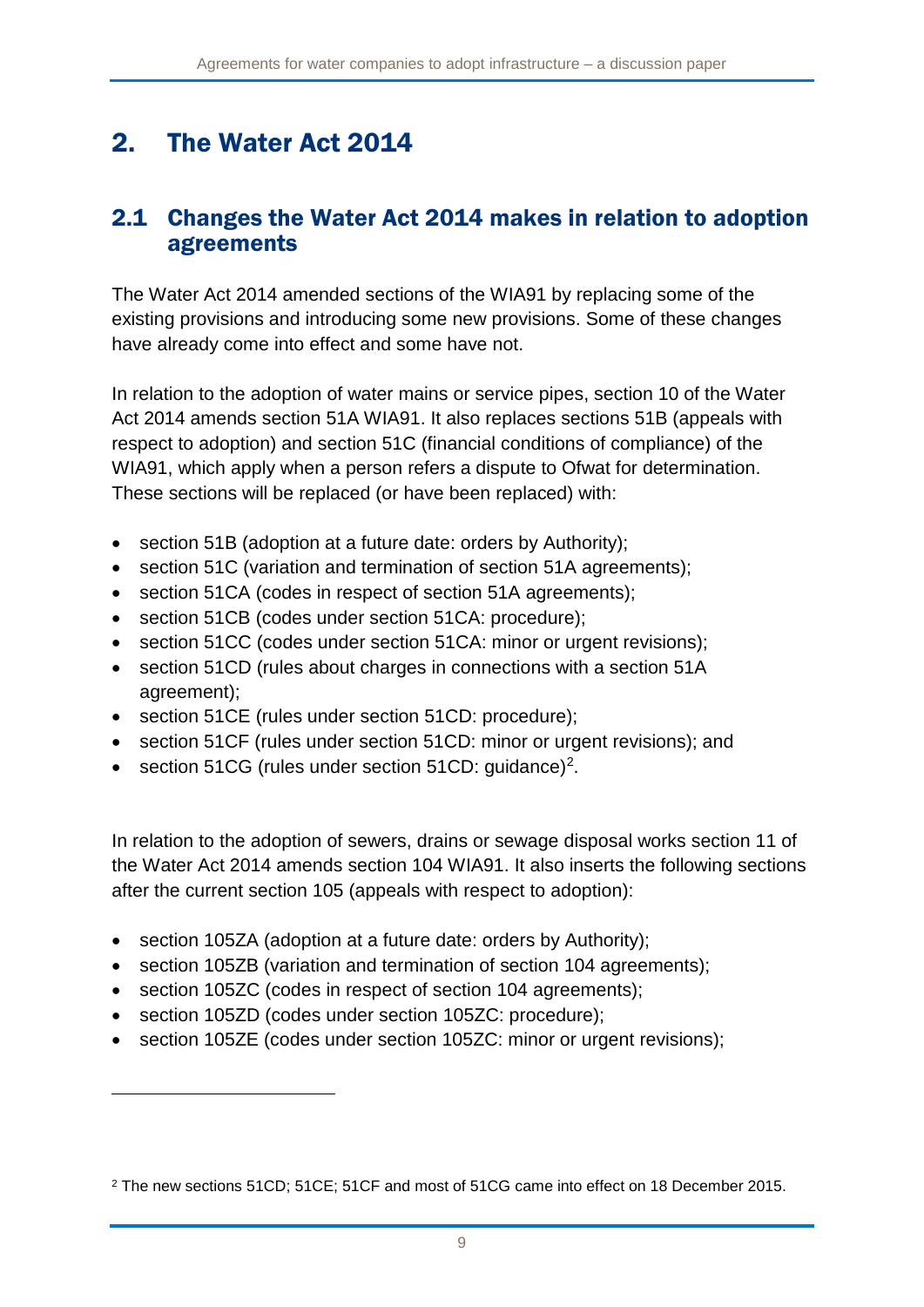- <span id="page-10-2"></span>• section 105ZF (rules about charges in connections with a section 104 agreement);
- section 105ZG (rules under section 105ZF: procedure);
- section 105ZH (rules under section 105ZF: minor or urgent revisions); and
- section 105ZI (rules under section 51CD: guidance).<sup>[3](#page-10-0)</sup>

This discussion paper relates to the provisions within the Water Act 2014 for Ofwat to produce codes in respect of adoption agreements (sections 51CA – 51CC and sections 105ZC – 105ZE WIA91). The provisions for Ofwat to produce [charging](http://www.ofwat.gov.uk/consultation/new-connections-charging-consultation/) rules for new [connections](http://www.ofwat.gov.uk/consultation/new-connections-charging-consultation/) is being addressed separately.

#### <span id="page-10-4"></span>2.2 What the codes Ofwat will be required to produce might include

In relation to the codes Ofwat must produce in respect of adoption agreements made under section 51A or 104 WIA91, sections 51CA(2) and 105ZC(2) WIA91 set out what the codes may make provision for:

- a) procedures in connection with making an agreement under section 51A / section 104;
- b) procedures in connection with varying or terminating a section 51A / section 104 agreement;
- c) procedures to be followed by Ofwat in determining whether to make an order under section 51B([4](#page-10-1)) or section  $51C(1)^4$  / section  $105ZA(4)$  or  $105ZB(1)^5$ ;
- d) the circumstance in which it is, or is not, appropriate for work to be done by a person other than a water undertaker<sup>6</sup>;

-

<span id="page-10-0"></span><sup>3</sup> Of these provisions, sections 105ZF; 105ZG; 105ZH and most of 105ZI WIA91 came into effect on 18 December 2015. The other provisions have not yet come into effect.

<span id="page-10-1"></span><sup>4</sup> Section 51CA(3) WIA91 states that this may in particular require Ofwat to consult the Drinking Water Inspectorate

<sup>55</sup> Sections 51B(4) and 104ZA(4) WIA91 enable Ofwat to order the water company to enter into an adoption agreement and to specify the terms of that agreement; Sections 51C(1) and 105ZB(1) WIA91 enable Ofwat to order the variation or termination of an adoption agreement.

<span id="page-10-3"></span><sup>6</sup> Section 51CA(4) and section 105ZC(3) WIA91 state that this may include in particular provision about circumstances relating to the nature of the work; and the kind of premises supplied or to be supplied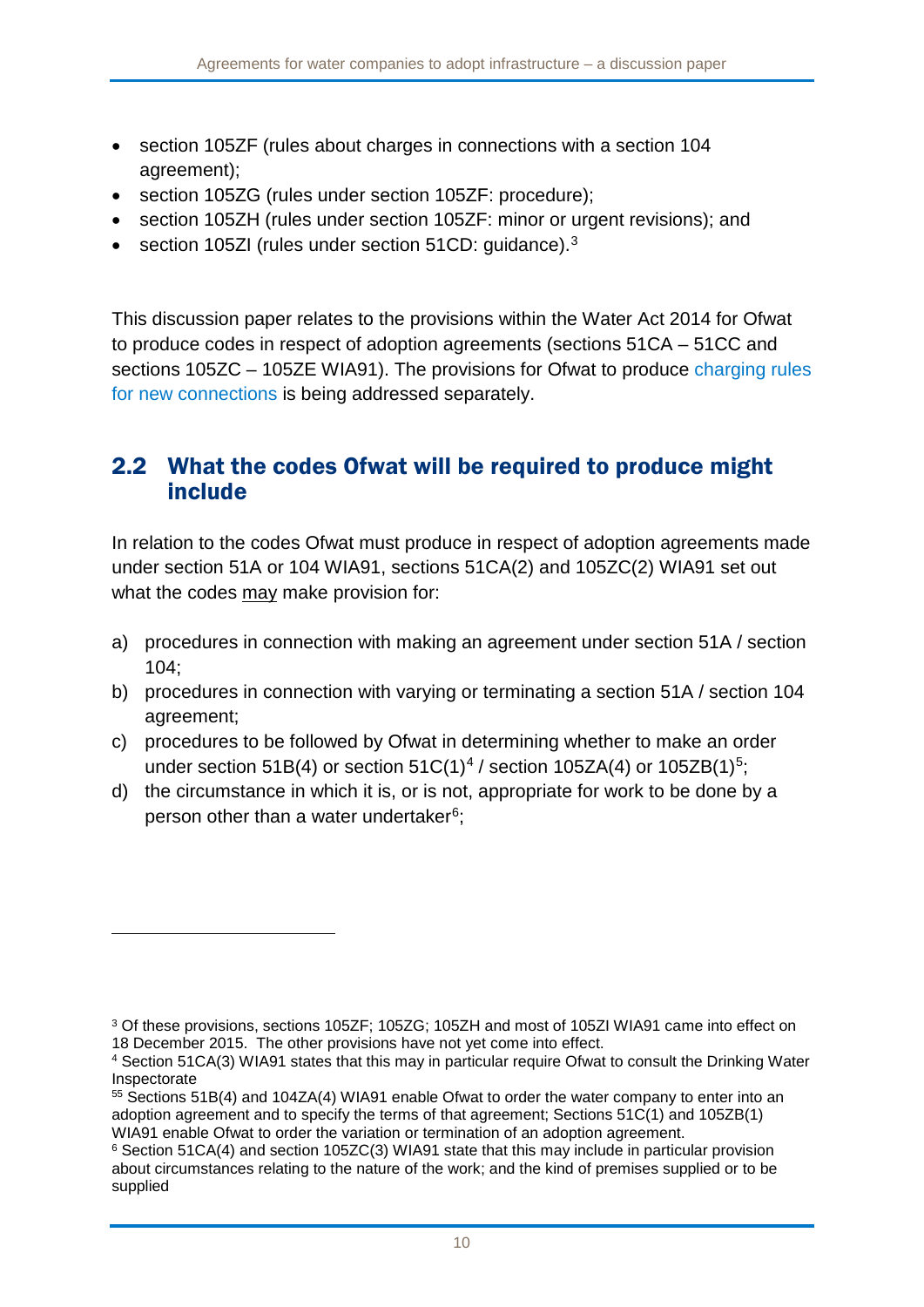- <span id="page-11-1"></span>e) the terms and conditions of a section  $51A<sup>7</sup>$  $51A<sup>7</sup>$  $51A<sup>7</sup>$  / section 104 agreement<sup>8</sup>;
- f) principles for determining the terms and conditions that should or should not be incorporated into a section 51A / section 104 agreement; and
- g) the steps to be taken by Ofwat in determining whether a person is complying with the code.

The explanatory notes for the Water Act 2014 highlight that as a result the codes may set out:

- standard or specific terms and conditions between the parties which may be mandatory or not;
- principles for determining what terms and conditions are suitable for particular section 51A /104 agreements, or more generally;
- the circumstances in which it is appropriate for the person seeking adoption to carry out works instead of the water or sewerage company; and
- the procedures for when a request to agree an adoption agreement is received by a water or sewerage company and steps to be taken to reach, amend or terminate an agreement.

Sections 51CA(9) and 105ZC(8) WIA91 state that the code may make different provision for different persons or descriptions of person.

### 2.3 Ofwat's powers with respect to compliance with the codes

Sections 51CA(6) and 105ZC(5) WIA91 state that if Ofwat considers that a water or sewerage company is not acting as required by the code, Ofwat may issue a direction for the water or sewerage company to do, or not to do, a particular thing specified in the direction. Sections 51CA(8) and 105ZC(7) WIA91 state that it is the duty of the water or sewerage company to comply with such a direction and this duty

<u>.</u>

<span id="page-11-0"></span><sup>7</sup> Section 51CA(5) WIA91 states that this may include in particular provision about terms and conditions about: constructing associated infrastructure; vesting associated infrastructure in a water undertaker; constructing water mains so as to meet additional supply requirements; connecting new water mains or service pipes to the existing supply system of a water undertaker; complying with requirements of the kind referred to in section 47(2) WIA91 [see footnote [15\]](#page-17-0); and the duration of a section 51A agreement.

<sup>&</sup>lt;sup>8</sup> Section 105ZC(4) WIA91 states that this may include in particular provision about terms and conditions about: constructing associated infrastructure; vesting associated infrastructure in a sewerage undertaker; and making a communication with public sewers.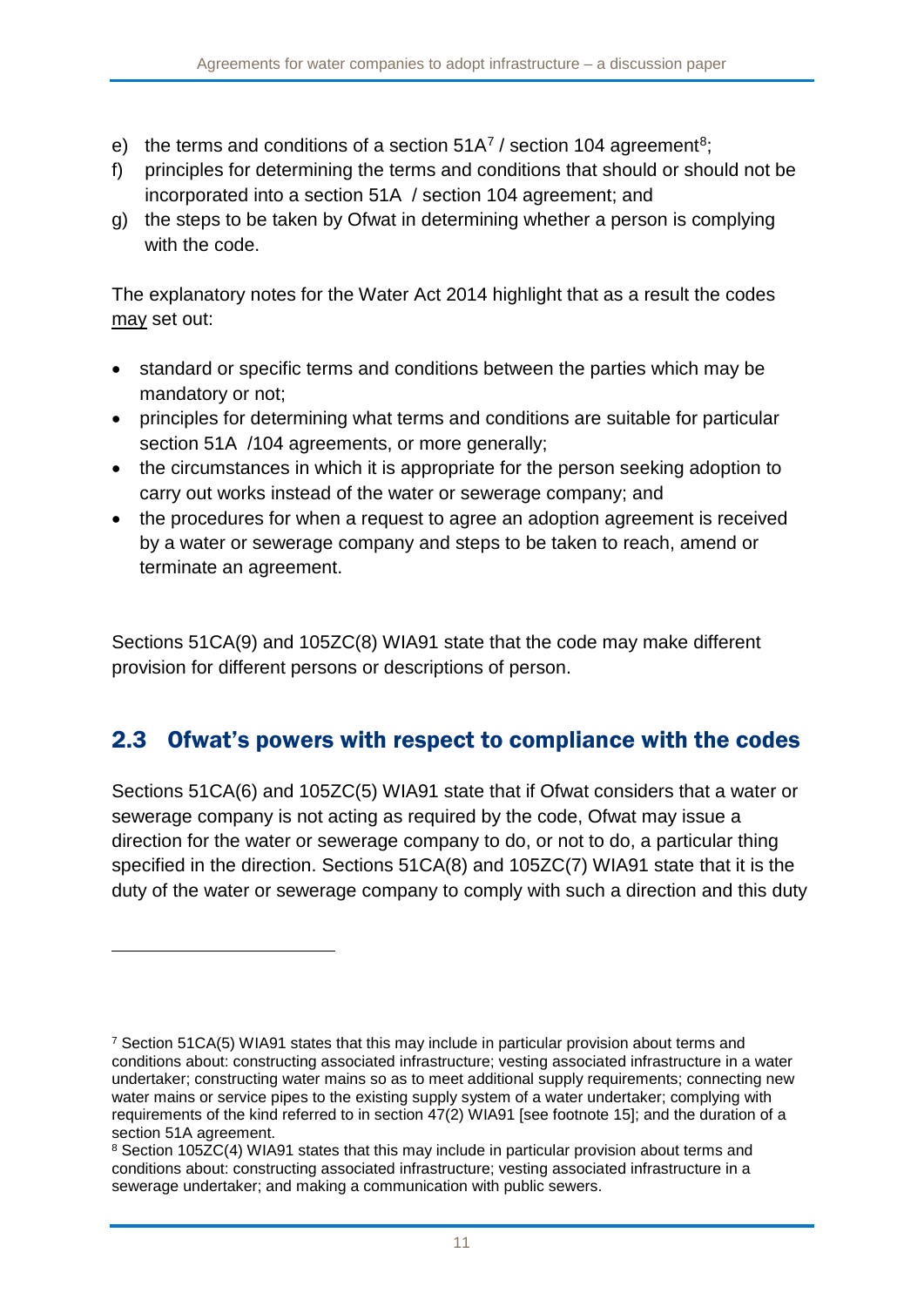is enforceable by Ofwat under section 18 WIA91. Ofwat may not give a direction requiring a person to enter into, vary or terminate an agreement<sup>9</sup>.

#### 2.4 The process Ofwat must follow to produce and revise the codes

Sections 51CB and 105ZD WIA91 set out the procedures Ofwat must follow before issuing codes with respect to adoption agreements for water and sewerage infrastructure.

Unlike the Water Act 2014's provision regarding the development of charging rules for new connections, Ofwat's production of codes with respect to adoption agreements is not subject to guidance from the Secretary of State or Welsh Ministers. However Ofwat is required to prepare and consult relevant persons about a draft of the proposed codes<sup>[10](#page-12-1)</sup>. For adoption agreements for water infrastructure, consultees must include the Drinking Water Inspectorate.

Within 28 days of the end of Ofwat's consultation period and before Ofwat issues its first code with respect to water or sewerage infrastructure under section 51CA or section 105ZC WIA91, the Secretary of State or Welsh Ministers may direct Ofwat to not issue the code, or to issue it with specified modifications<sup>[11](#page-12-2)</sup>. Ofwat may not issue the code until that 28-day period has expired.

Sections 51CA(10) and 105ZC(9) WIA91 state that Ofwat must from time to time review the codes and, if appropriate, issue a revised code. A revised code may include provision for retrospectively applying any of its revisions to section 51A / 104 agreements made before the revised code comes into force<sup>[12](#page-12-3)</sup>.

The Water Act 2014 also makes provision for Ofwat to make minor or urgent revisions to the codes where it considers the proposed revision(s) to be a revision for which consultation is unnecessary, or a revision that it is necessary or desirable to make without delay<sup>[13](#page-12-4)</sup>. In such circumstances Ofwat would not need to consult on the proposed revision(s). However once Ofwat has issued the revised code, as soon as reasonably practicable, it must notify those persons it considers appropriate that the

<u>.</u>

<span id="page-12-0"></span> $9$  Sections 51CA(7) and 105ZC(6) WIA91.

<span id="page-12-1"></span><sup>10</sup> Sections 51CB(1) and 105ZD(1) WIA91.

<sup>11</sup> Section 51CB(4) and 105ZD(3) WIA91.

<span id="page-12-3"></span><span id="page-12-2"></span><sup>12</sup> Sections 51CA(11) and 105ZC(10) WIA91.

<span id="page-12-4"></span><sup>13</sup> Sections 51CC and 105ZE WIA91.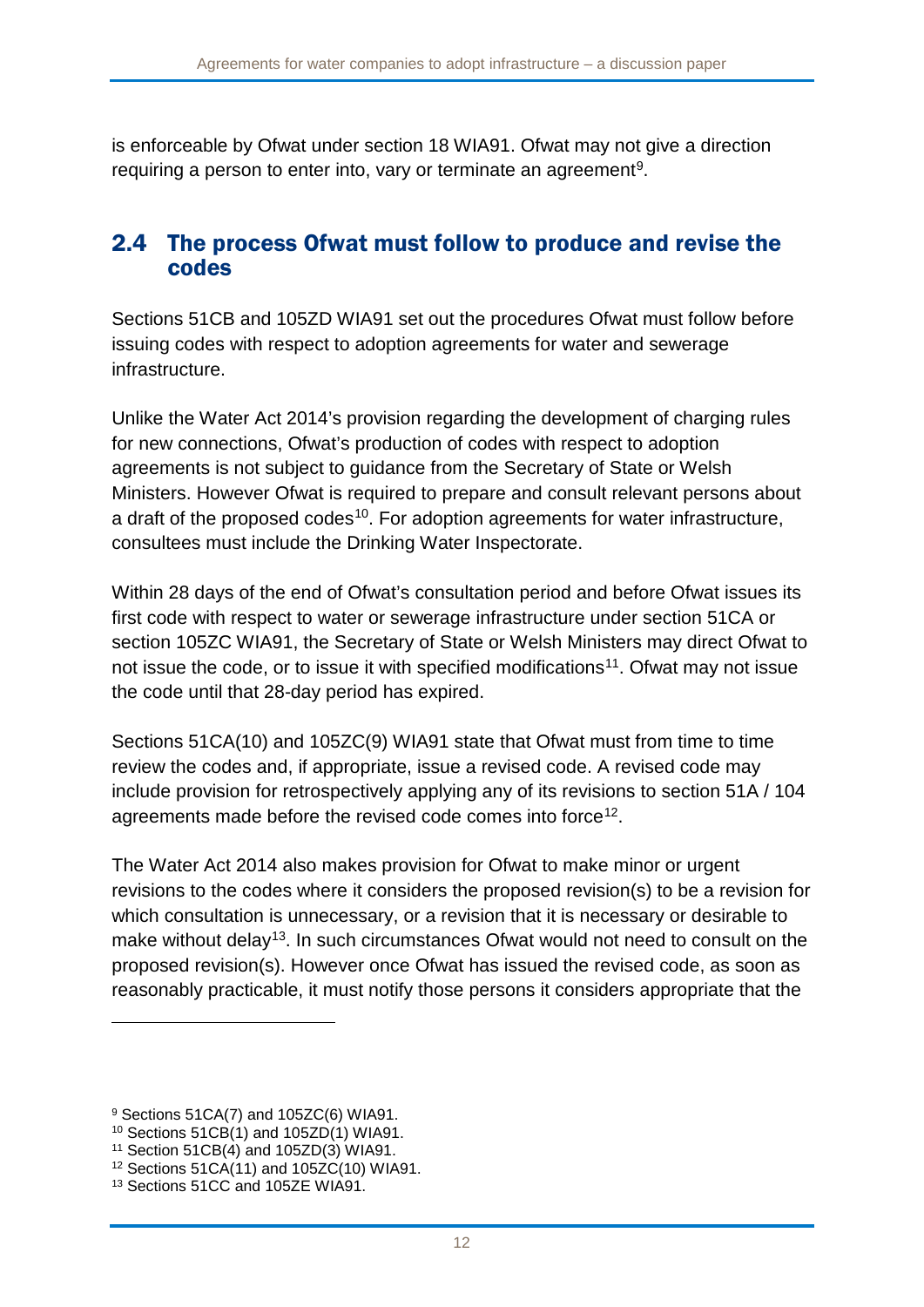revised code has been issued. In this notification Ofwat must indicate whether there was no consultation because this was not considered necessary, or because it was considered to be urgent. Revisions that are made without consultation for reasons of urgency will only be effective for six months.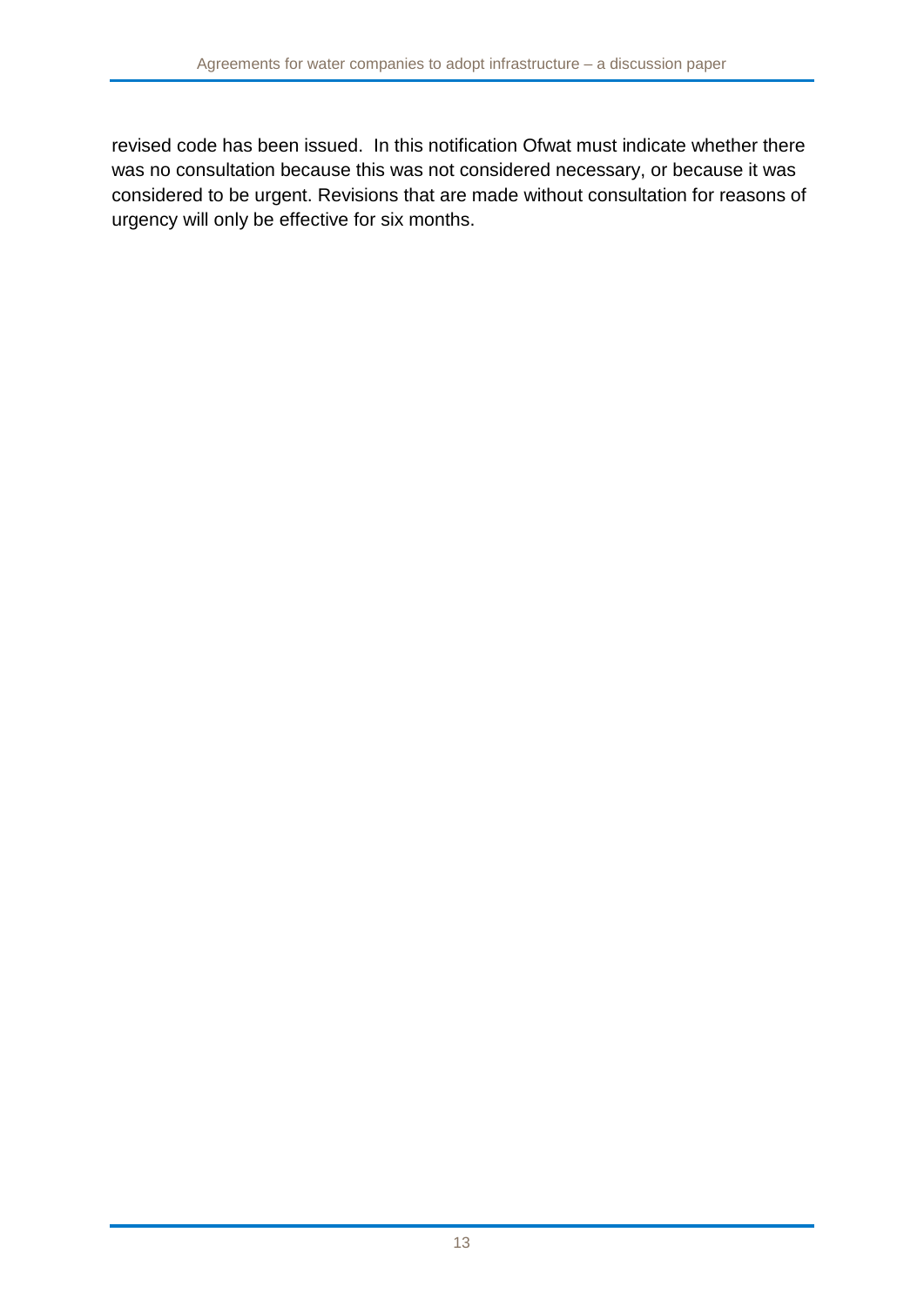# 3. Developing the codes

## 3.1 Introduction

As set out in section [2.2](#page-10-4) above, the Water Act 2014 provides an indication of what the codes may make provision for. In line with our regulatory model (see section 1.4 above), it is unlikely that in developing the codes we would look to set out prescribed, detailed requirements in all of these areas. We consider such an approach would be overly burdensome for all involved in the process and risk constraining innovation and customer-focus in water and sewerage companies' service delivery. However, we also need to strike an appropriate balance in terms of the codes providing greater certainty in order to protect customers and ensure outcomes are being delivered efficiently and effectively. The codes in particular could play an important role in providing clarity on expectations in areas that could otherwise result in lengthy and costly delays or negotiations between the parties to the agreement.

We recognise that the water sector has been working with its customers to improve service delivery for developer services. Past and current collaborative work relevant to adoption agreements includes the technical guidance provided by [Sewers for](http://sfa.wrcplc.co.uk/)  [Adoption;](http://sfa.wrcplc.co.uk/) drafting of a template self-lay agreement; and work to refresh the code of practice for self-laying water mains and service pipes. We intend our development of the codes for adoption agreements to build upon and add value to this progress, rather than duplicate or disregard it. In developing the codes we will seek to encourage the sector to discuss and agree with its customers what the codes should include, ahead of this being formalised by a codes issued by Ofwat. We believe this approach will further strengthen this customer relationship. Where a common position cannot be reached, Ofwat will set out its expectations in the codes.

To help inform early work on the development of the codes, we are inviting stakeholders' views on what it would be particularly important and beneficial to include in the codes and why. This will enable us to target regulatory requirements appropriately in order to achieve protections and benefits for customers. Both this discussion paper and our subsequent work with the sector and its customers in developing the codes, will also enable water and sewerage companies and their customers to better understand and respond to each others' needs when entering into adoption agreements. This should make the process smoother and quicker for all concerned and deliver better outcomes for customers and society.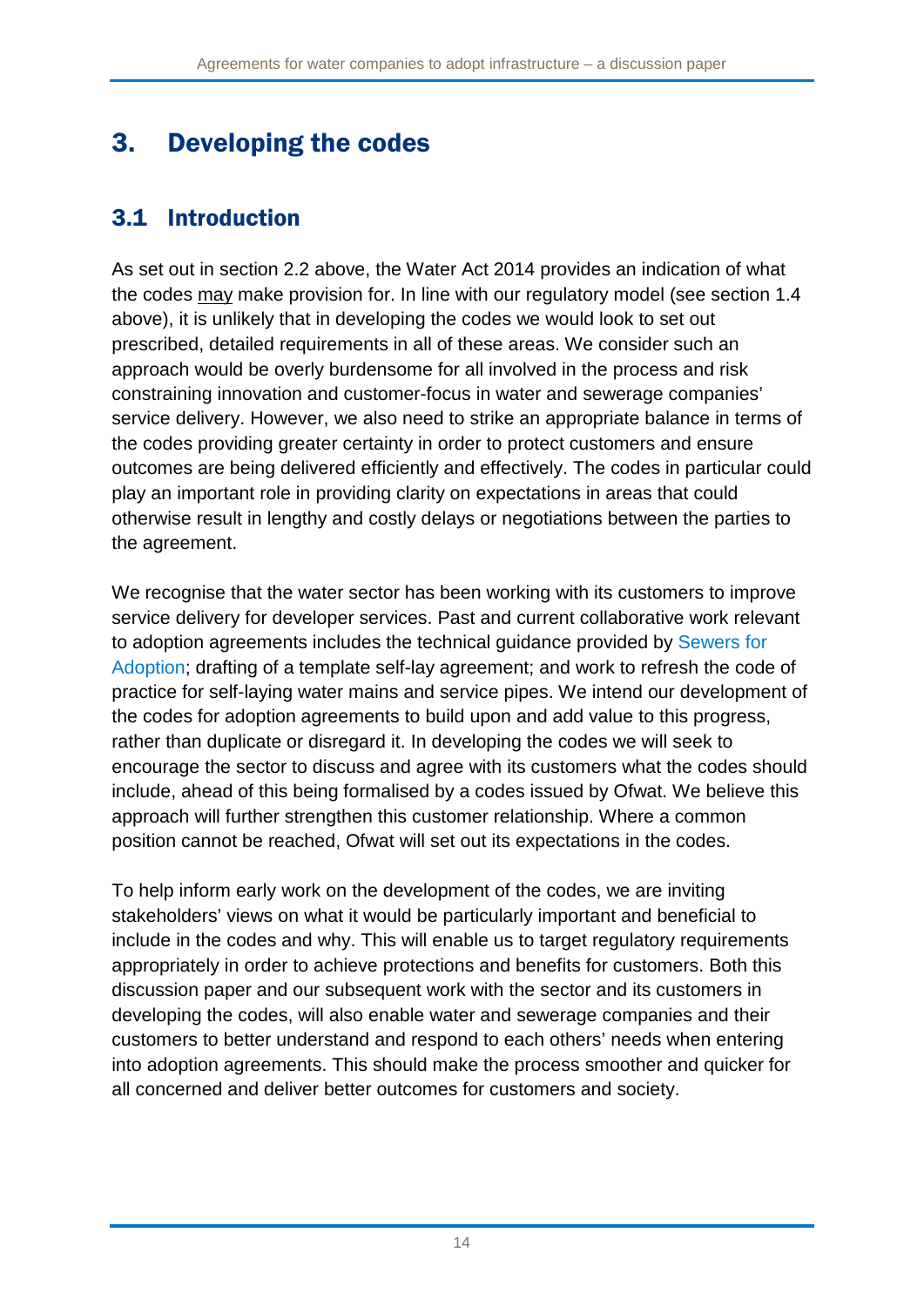The following section considers each of the headline areas outlined in section [2.2](#page-10-4) above and seeks stakeholders' views on these.

## 3.2 Procedures

The end-to-end process for an adoption agreement includes a number of stages from application to final adoption. So the procedures involved in making an agreement under section 51A / section 104 WIA91 could potentially include, amongst other things, those with respect to:

- obtaining and submitting an application form for an adoption agreement;
- the technical and supporting information the person constructing the new water or sewerage connection(s) must provide with their application;
- the water or sewerage company's assessment of the application, including its handling of incomplete applications;
- the means by which the parties negotiate the terms and conditions of the agreement, including any terms relating to charges or any security and/or bond requirements;
- how a customer seeking an adoption agreement can raise concerns about the terms or conditions being offered by the water or sewerage company
- the water or sewerage company's final inspection and vesting of works.
- varying the terms of an adoption agreement; and
- terminating an adoption agreement.

#### **Questions**

- Q1. Which parts of the procedures for making an adoption agreement under section 51A or section 104 WIA91 should be included in the code(s)? These might include or differ from those set out above. For each, please explain why and what benefit its inclusion in the code(s) could deliver.
- Q2. Which parts of the procedures for making an adoption agreement under section 51A or section 104 WIA91 should not be, or are unnecessary to be included in the code(s) and why?
- Q3. Should the code(s) set out a common procedure applicable to all water and sewerage companies, or should it set out key principles that companies' own processes and procedures should comply with? Why?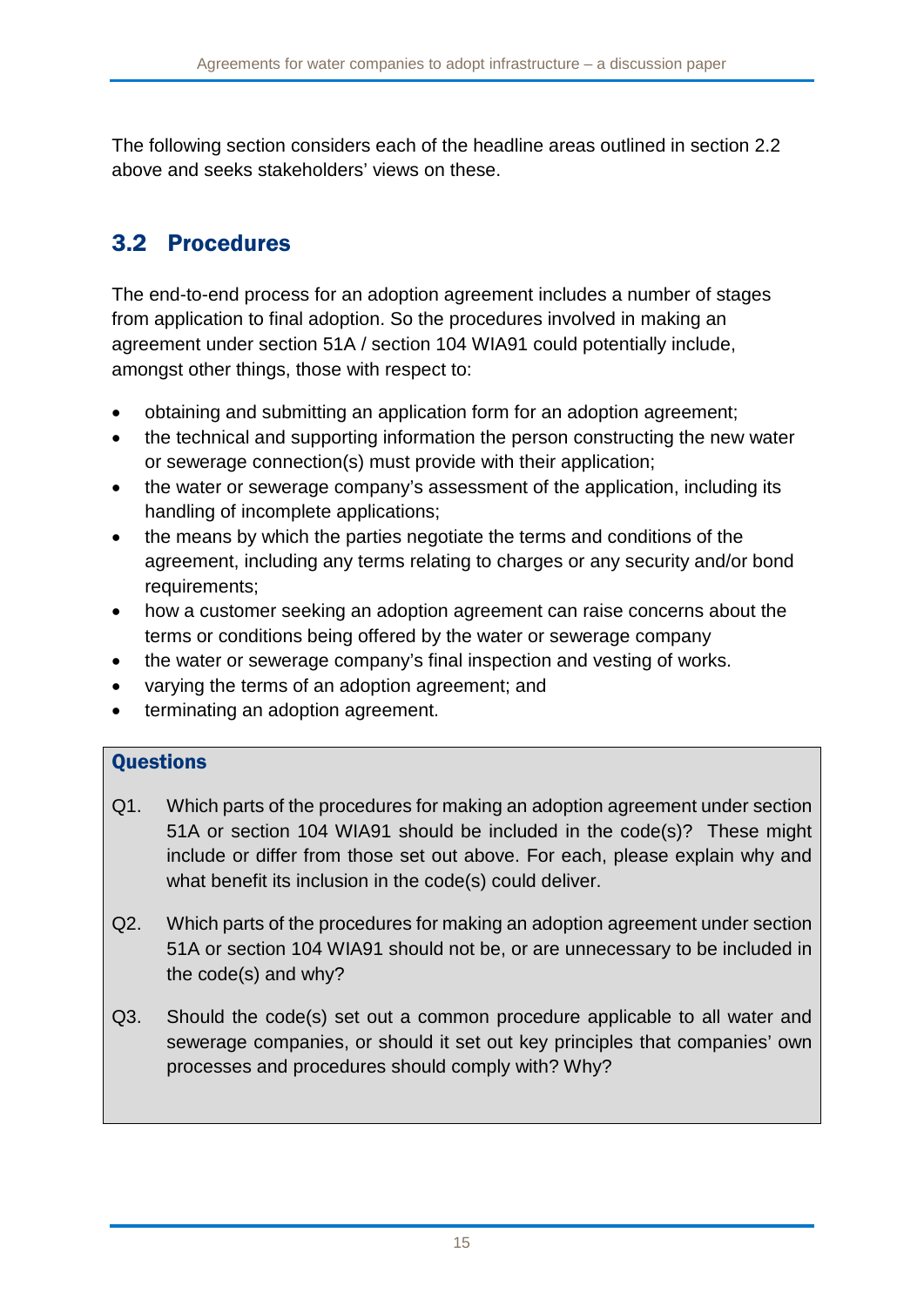Sections 51B(4) and 105ZA WIA91 provide that Ofwat can order a water or sewerage company to enter into an adoption agreement or impose particular terms and conditions in such an agreement if we are satisfied that:

- the work proposed to be done by a person other than the water or sewerage company is appropriate to be done; and
- if that person and the water and sewerage company cannot reach an agreement within a reasonable period of time.

Sections 51CA(4) and 105ZC WIA91 state that the code may include provision about the circumstances in which it is, or is not, appropriate for work to be done by a person other than a water or sewerage company. This may include provision about the nature of the work and the kind of premises supplied or to be supplied.

Sections  $51C(1)$  and  $105ZB(1)$  WIA91 provide that in certain circumstances<sup>[14](#page-16-0)</sup> Ofwat can by order vary or terminate an adoption agreement following a request to do so by a party to the agreement.

#### **Questions**

<u>.</u>

- Q4. If the code(s) were to include details of the procedures to be followed by Ofwat in issuing an order for a water or sewerage company to enter, vary or terminate an adoption agreement, what in particular would it be useful for the code to include?
- Q5. To what extent would it be helpful for the code(s) to set out details of what type of works it is or is not appropriate to be done by a person other than the water or sewerage company? Are there particular types of work where such clarification would be beneficial?

<span id="page-16-0"></span><sup>1414</sup> If it appears to us that it is necessary or expedient that the agreement should be varied or terminated; if we are satisfied, in the case of an application to vary the agreement, that it is appropriate for work proposed to be done by a person other than the water / sewerage company to be so done; and if we are satisfied that variation or termination cannot be achieved by agreement within a reasonable time.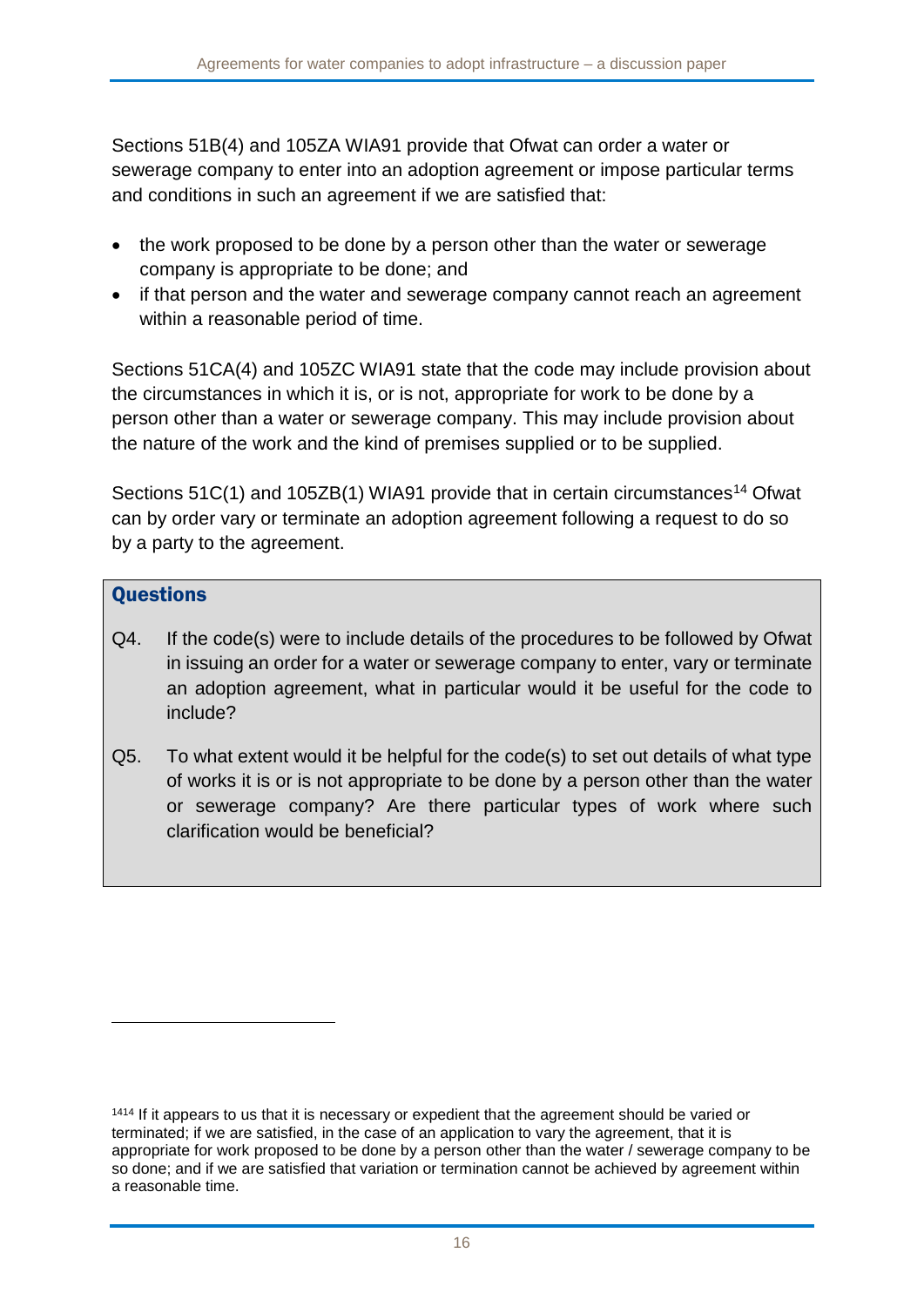### 3.3 Agreement terms and conditions

Adoption agreements typically include terms and conditions setting out a series of obligations on both the person constructing the infrastructure to be adopted and the water or sewerage company that will be adopting the infrastructure.

With respect to adoption agreements for water infrastructure, section 51CA(5) WIA91 states that such terms and conditions may include in particular provision regarding:

- a) constructing associated infrastructure;
- b) vesting associated infrastructure in a water company;
- c) constructing water mains so as to meet additional supply requirements;
- d) connecting new water mains or service pipes to the existing supply system of the water company;
- <span id="page-17-0"></span>e) complying with requirements of the kind referred to in section 47(2) WIA91<sup>15</sup>; and
- f) the duration of the adoption agreement.

With respect to adoption agreements for sewerage infrastructure, section 105ZC(4) WIA91 states that such terms and conditions may include in particular provision regarding:

- a) constructing associated infrastructure;
- b) vesting associated infrastructure in a sewerage company; and
- c) making a communication with public sewers.

#### **Questions**

<u>.</u>

Q6. Are there certain terms or conditions that should be mandatory for all water and/or sewerage adoption agreements? Please outline which and why.

<span id="page-17-1"></span><sup>15</sup> Section 47(2) WIA91 includes a number of requirements, including the payment of security; the installation of a meter; and a reqirement that the plumbing of the premises complies with the water company's specifications.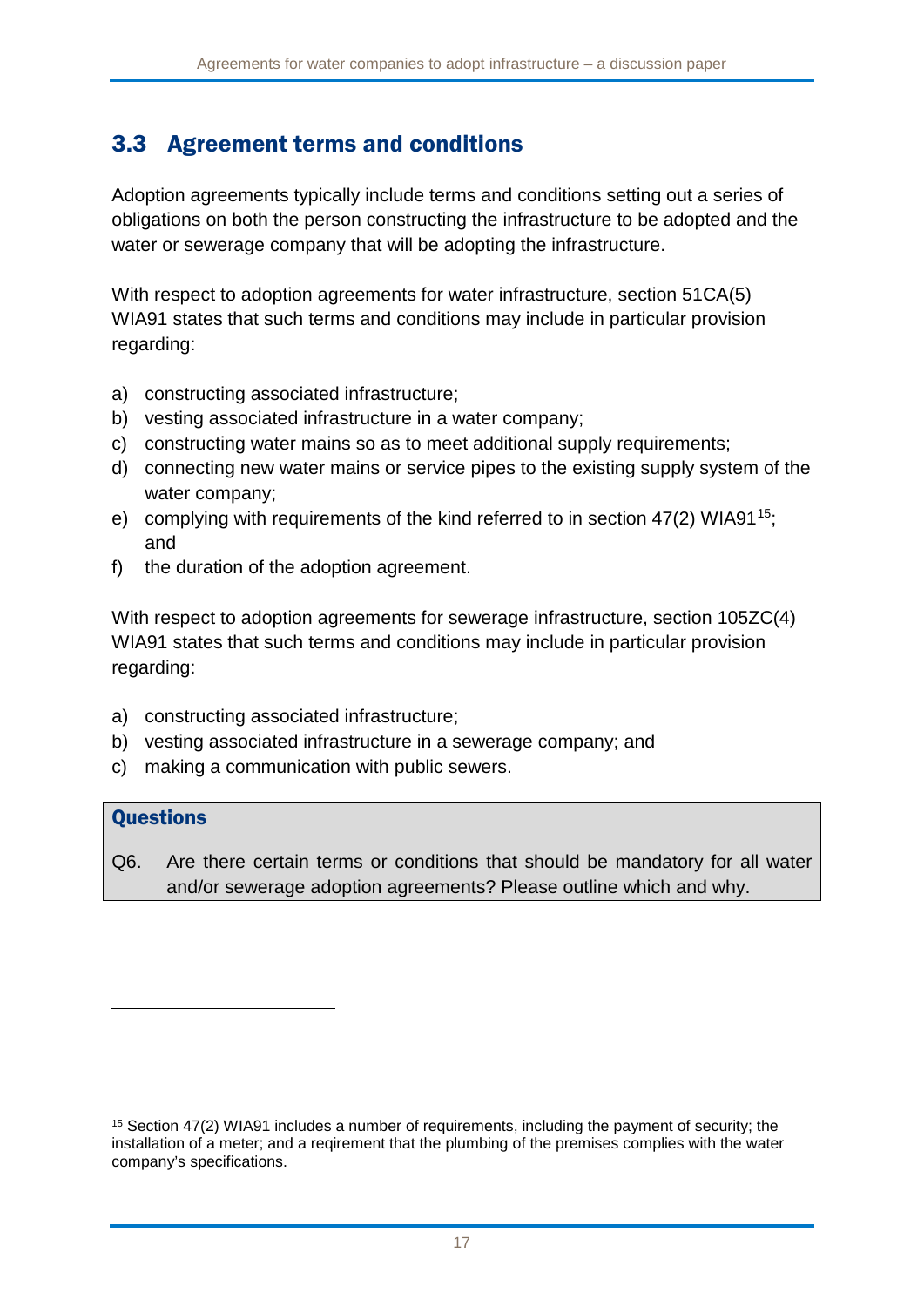- Q7. Are there particular areas in which it would be unnecessary or unhelpful for the codes to set out mandatory terms and conditions? Please outline which and why.
- Q8. Are there certain areas where it would be useful to have standard terms and conditions for adoption agreements, even if they were not mandatory? Please outline which and why.
- Q9. Are there particular areas in which it would be unnecessary or unhelpful for the codes to set out standard terms and conditions? Please outline which and why.

### 3.4 Application of the code

Sections 51CA(9) and 105ZC(8) WIA91 state that the codes may make different provision for different persons or descriptions of person.

#### **Question**

Q10. Are there circumstances in which the code(s) should make different provision for different persons? If so, please outline in what circumstances and why.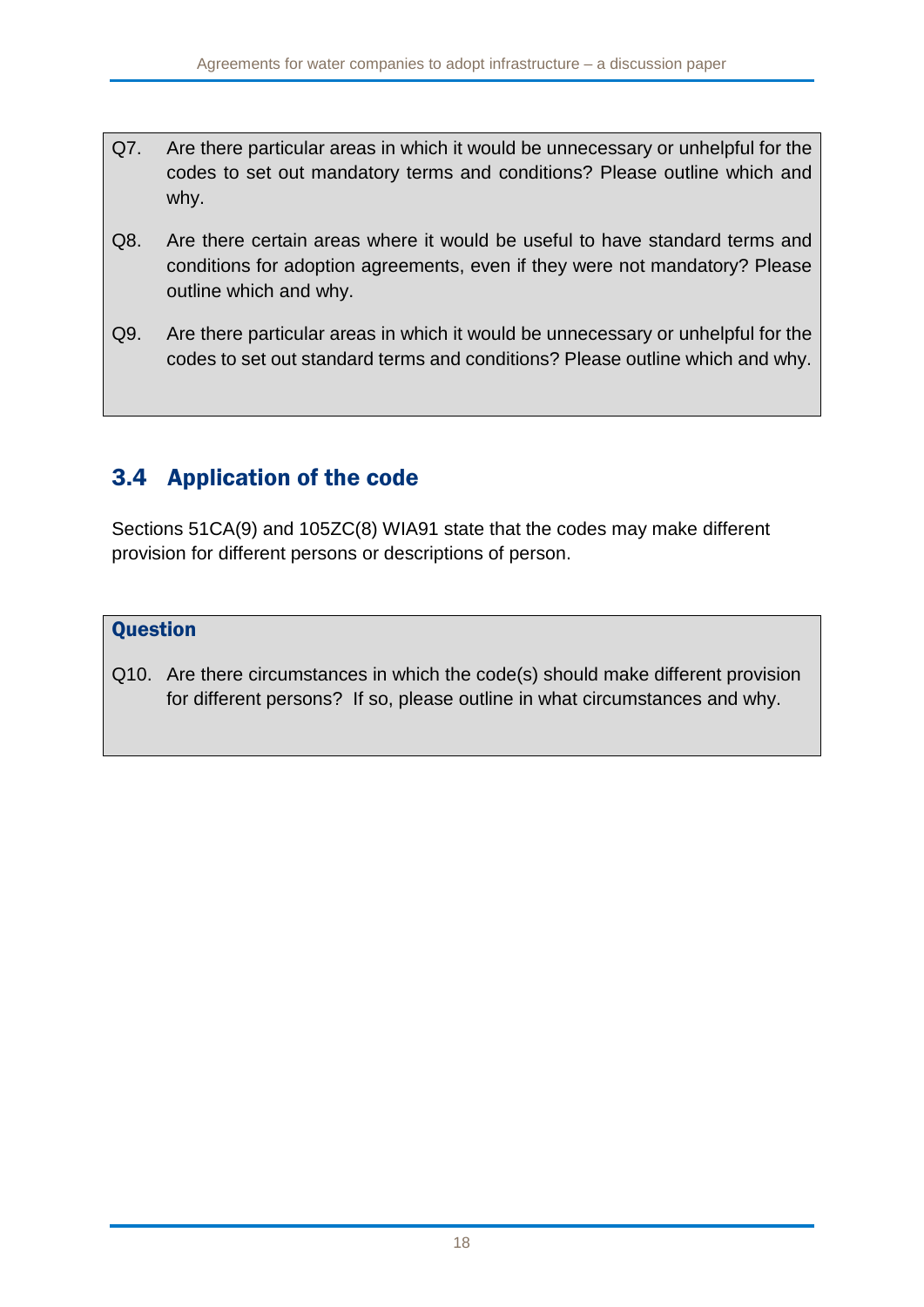## 4. Next steps

We welcome responses to this paper by 31 October 2016.

We will consider all of the responses that we receive. They will inform our and the wider sector's thinking on the development of the codes. Subject to considering any confidentiality requests, we hope to publish all of the responses we receive to this discussion paper. We believe this will support transparency and future discussions on the issues that matter to customers and water and sewerage companies, which in turn will help improve service delivery for all customers (both developers and bill payers).

Following our consideration of the responses we will progress more detailed discussions with the sector and its customers to consider the key issues raised by the responses, and to develop the draft codes.

In due course, and as required by the new provisions in the WIA91, we will publish a formal consultation on the proposed codes, ahead of them being finalised and taking effect.